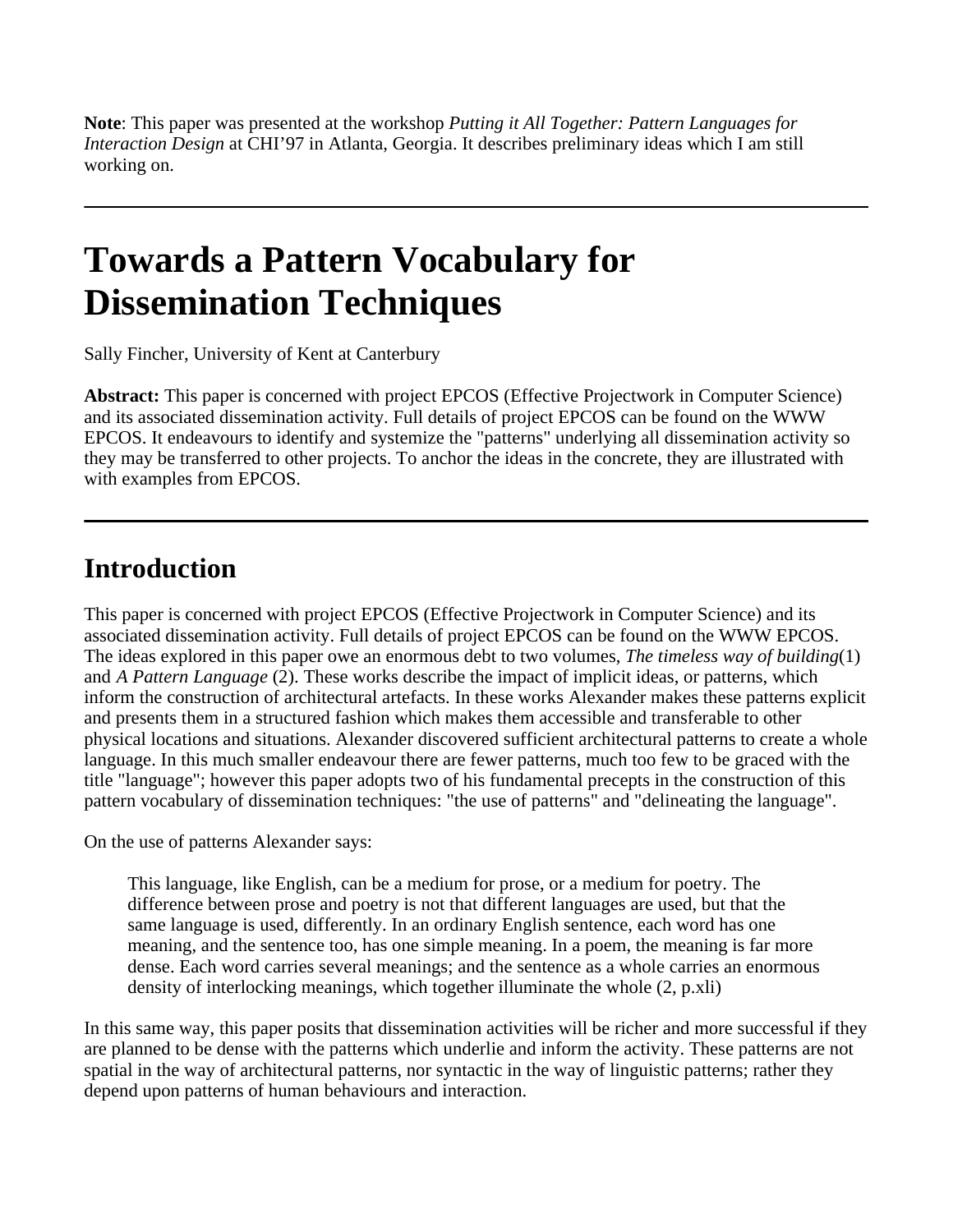In delineating the language Alexander says:

the elements of this language are entities called patterns. Each pattern describes a problem which occurs over and over again ... and then describes the core of the solution to that  $problem(2, p.x)$ 

this structure has been followed here. "Dissemination" can take place in a formal or informal arena. Informally, one might chat with a neighbour, gossip with a colleague, pass on a tip, have a discussion or relate a narrative. This paper will not address activity in the informal arena. Nevertheless, it is important to recognise that many of the mechanisms used in informal exchange are often modelled within the formal arena, by simple virtue of their familiarity. The patterns identified herein result from intended activity, the conscious promulgation of specific information which the originator takes to be useful to a specific, intended audience. There are many factors which are involved in any dissemination activity and many patterns which underlie and guide its success - or failure. Five implicit underlying patterns have been identified. These will be described here in the abstract and discussed with specific reference to, and examples from, project EPCOS. The five patterns address five fundamental problems:

- The problem of definition: the pattern of objectives
- The problem of audience: the pattern of spheres
- The problem of transmission: the pattern of levels
- The problem of bearer: the pattern of types
- The problem of temporal location: the pattern of method

#### **The Pattern of Objectives**

This first pattern arises from the problem of definition. Simply making materials available is not dissemination; before casting material to the winds it is necessary to decide the desired objectives of the activity. There are three sub-patterns of dissemination objective: disseminating awareness, so that other interested parties can involve themselves at an early stage; disseminating knowledge to a level where the rationale and methodologies used can be understood, extracted and adapted to local conditions and disseminating the use of the results to change practice.

With regard to project EPCOS, we will disseminate awareness of the project in the first phase through regular reports on the WWW and by holding workshops which will be concerned with gathering inputs and will be geographically distributed to allow maximum attendance. We will disseminate knowledge of the project through the materials collected and the distribution of the analysis of the materials and recommendations arising from that analysis. Dissemination of use is the most difficult area. Quality in teaching and learning is neither generated nor encouraged by prescription and it is consequently difficult to require the adoption of new methods or techniques. Equally, this is the hardest area in which to discover the effectiveness of dissemination efforts as feedback is frequently patchy, and largely concerned with complaint, not plaudit. Consequently, in project EPCOS we would assist this process by offering "partnerships" between any HE institution wishing to change practice and the original consortium partner institution which most closely matches the changes identified and requested. A condition of this "partnership" would be evaluation and feedback mechanisms.

## **The Pattern of Spheres**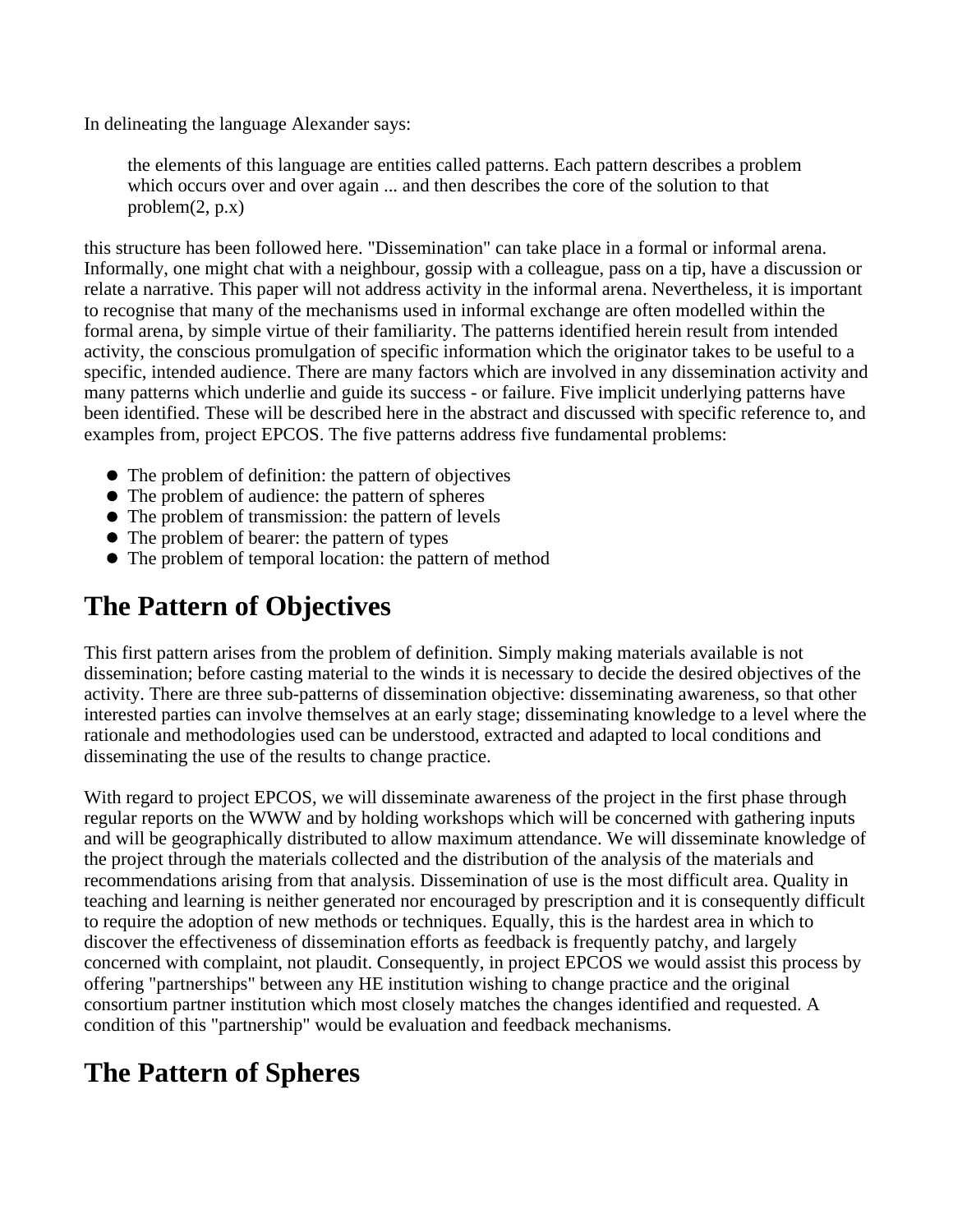This second pattern arises from the problem of audience. The metaphoric root of this pattern is with the performing arts and can be most readily appreciated in that context. There is a distinct audience for performances of opera. If one is putting on an opera one wants, most whole-heartedly, to target and engage that audience. Effort spent on targeting an audience of heavy metal rock would be effort wasted. However, the problem of audience is not simply one of interest or taste. It is also one of number, and different audiences are best addressed within the pattern of their own sphere. Spheres of communication can be said to form a continuum from the most local to the most global; three points have been identified on this continuum as being typical of certain sorts of exchange and therefore valuable as paradigms. These are: intimate, public and that of networks.

The intimate sphere pattern is typified by using the one-to-one or one-to few Level pattern (see below) and is therefore frequently mediated by other influence - that of friendship or other previous acquaintance between the end-parties. Within project EPCOS we have already relied heavily on this; with 10 partners within the consortium we have had a considerable quantity of separate personal contact to draw on. The Public Sphere Pattern can be conceived of as the obverse of the personal in that it is typified by using the one-to-many Level pattern (see below) and there being no connection between the parties other than this dissemination exchange.

The network sphere pattern lies somewhere between the two. For the purposes of this paper, "networks" are taken to mean "communities of relevance". A relevant community (3) might be geographic (for a local newspaper) or professional (for the ACM) or linked by an interest. Membership of a network of interest might, for any given individual, be temporary (for example, an evening class in Art) or permanent (a religious affiliation, perhaps). An individual may be a member of many communities of relevance at any given time and may use the internal channels associated with these communities for dissemination. These networks can often be intersected by the activity of individuals. For example: my friend Mr Smith, who is a member of a professional network disseminates a piece of information from that network to me and I, in turn, pass it on to my network of interest. Much academic dissemination takes place on the WWW, but this does not mean it is in the public sphere, rather the Web is the bearer of dissemination between communities of relevance.

#### **The Pattern of Levels**

This pattern is an easy one to perceive - so easy, that it is (together with the bearer pattern) frequently mistaken for the whole effort of dissemination. The pattern of levels is a response to the problem of transmission, and it is often easy to locate the problem of transmission in isolation from all the other patterns. "We'll publish it on the WWW" or "We'll talk at conferences" are, perhaps, the most common responses to the question "How will you disseminate your activity?". This pattern has four obvious constituents: one-to-one, one-to-few, one-to-many, many-to-many.

The one-to-one and one-to-few patterns are clearly related to interactions within the intimate sphere. They rely on personal contacts and personality for their transmission and their message will most clearly be heard if transmitted from a friend or trusted colleague. The one-to-many pattern is most easily characterised by the traditional activities of giving seminars publishing papers and giving conference presentations, although the acceptability of the various methods will, of course, change with discipline. The few-to-few and few-to-many constituent patterns map to the human activities of subscribing and contributing to mailing lists, research group collaboration and participation in activities of a network of relevance.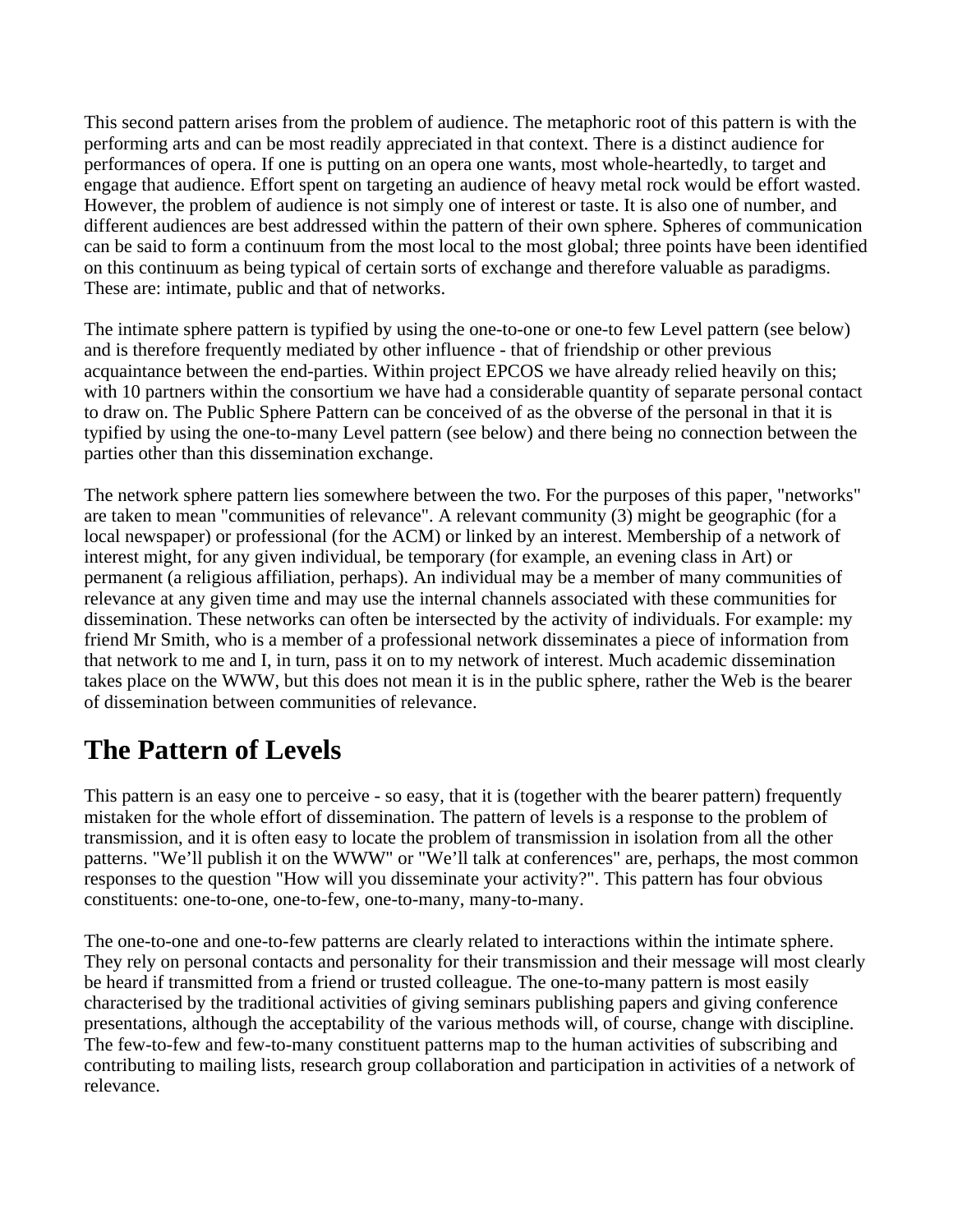#### **The Pattern of Types**

As has been suggested above, the pattern of types is strongly linked with the pattern of Levels although it is constituted in response to a different problem; the problem of bearer. The problem of bearer can be framed as "Which medium is appropriate?". There are five constituents of the pattern of types: speech, instant text (e-mail, some letters and memos), considered text (articles, academic papers), public text (newspapers), broadcast text (TV).

Each of these types can be associated closely with a sphere and level. For instance, for project EPCOS it would be inappropriate to disseminate awareness of a workshop using a one-to-many level (for instance the WWW) in the intimate sphere (to talk with an equal) using the type of considered text (with the formality associated with a conference) making for an uneasy alienation of the content of the message and its audience. Nevertheless, apparently mis-matching these patterns can add power to the content: politicians, for example, make great use of patterns in this way, utilising the a one-to-one level (to talk with an equal) in the intimate sphere (using patterns associated with friendship) with the type of broadcast text (a TV programme) in the "fireside chat" party political broadcast.

#### **The Pattern of Method**

This pattern is delineated by the problem of temporal location. This problem is clear, although not immediately obvious. Any (and every) dissemination activity is associated with an event located in time. More often than not, with the cessation of the event it is not desirable that the knowledge of it cease too. Even if the research, motivation, momentum (and funding) have ceased, we desire the results to continue to be disseminated. It is an axiom of academic life that we build upon a foundation of a previous body of learning; the fundamental skills of the trade - citation and bibliographic reference - are daily reminders of this tenet. Frequently, however, dissemination activity ends with its generative event.

There are three sub-patterns associated with the pattern of method: active, serendipitous and passive.

- The active method is encapsulated within any intended dissemination act. The act may be informed by the other major patterns, but it is conceived of and executed as a deliberate instance. It may have a purposeful objective, a defined audience, a recognised method of transmission and a specified bearer. It is to be hoped that it will be successful, but when it has been executed, it is finished and it is time to iterate the process. Within project EPCOS there will be at least eight such dissemination activities allied to the workshops. We will disseminate awareness (and knowledge) of them as accurately as possible, but when the workshop has passed, we too will pass onto the next.
- The serendipitous method, as its name implies, cannot be regulated, it can only be encouraged: the propitious ground can be prepared, but the crop cannot be guaranteed. Nevertheless it is a surprisingly frequent phenomenon, so frequent that it has been given many names. In the intimate sphere Michael Goldstein(4) characterises it well:

"... the serendipitous dynamic of bumping into people in the elevator, having lunch with a colleague and scribbling a new idea on a napkin (ah, to have a penny for every napkin so abused), meeting over the coffee wagon or walking into the next office with an epiphany. Or to meet with one's investment banker over the latest public offering ... there is a level of organisation (even on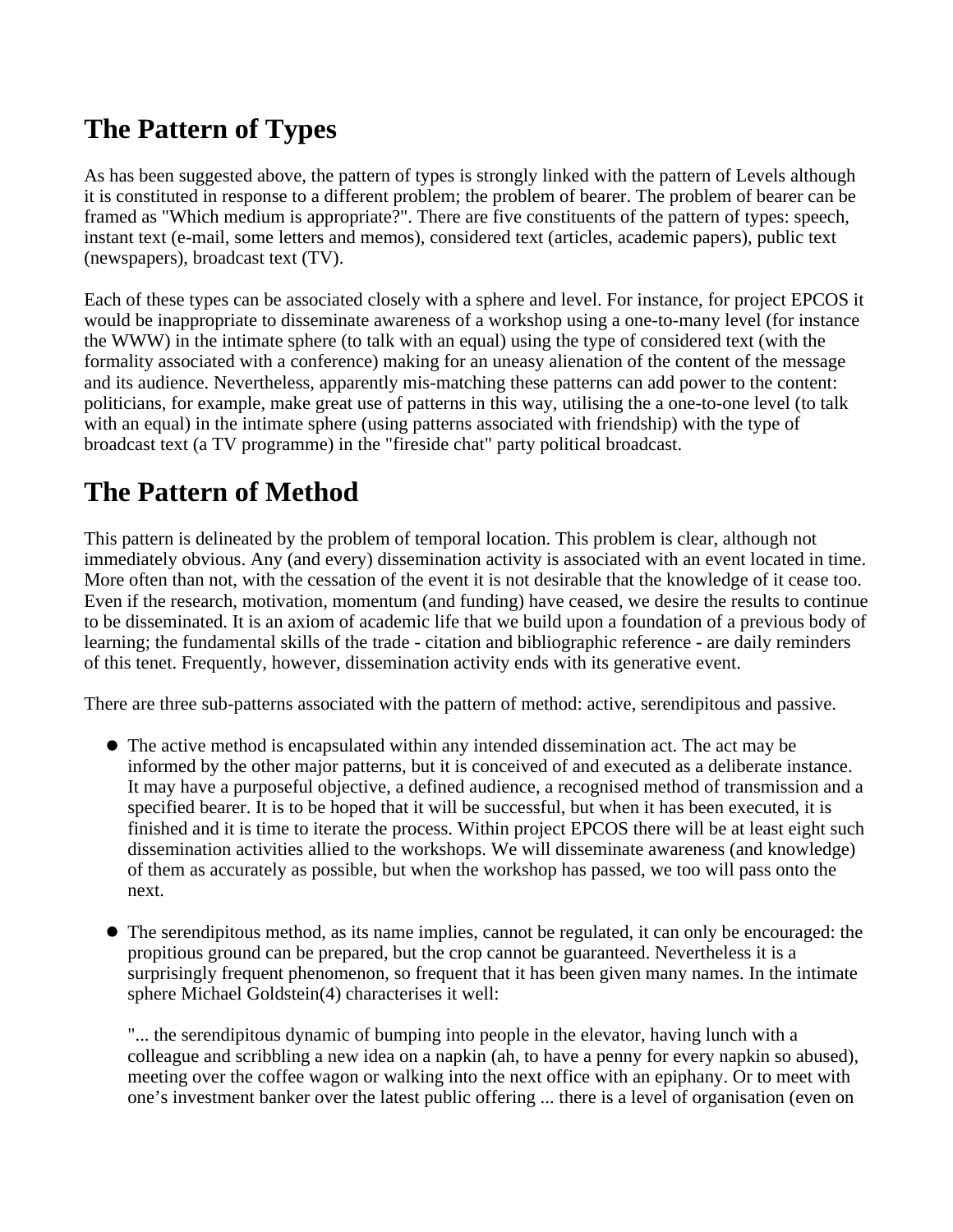the anarchic Web) that is the reverse of serendipity. The creative portion of the human mind seems to defy working on a schedule. An idea stimulates another idea, which may be totally unrelated to the first."

In the public sphere, it has several names; the zeitgeist, morphic resonance, memes. All of these names are seemingly based on the idea that chance is the major controlling factor.The serendipitous method is the product of success of dissemination if another party picks up your activity; it is a product of your alertness to the pattern if you pick up on someone else's. It is, however, inevitably temporally located. It is in the definition of the zeitgeist that all events must be coeval.

The passive method, despite its name, expects an audience. However, the audience is not immediate, it does not signal its imperative presence which must be addressed. The audience of the passive method is of the future. To utilise this method is to undertake the obverse of searching techniques. At the start of an enterprise, the academic way is to see who has been there before, to search the databases, catalogues and literature that should contain references to relevant activity. The passive method of dissemination ensures that those references are there to be found by the diligent (or desultory) researcher.

Throughout the lifetime of project EPCOS we will strive for success in serendiptious method. However, more intentionally we will move from active to passive method. This is not a negative approach, rather one which will maximize our penetration. Part of the passive phase will involve preparing work for publication, and this will engage the active dissemination on the part of the publisher, thus linking and enhancing the patterns.

#### **Conclusions**

These patterns can be combined to make a rich whole. Figure one (below) shows how these will be combined throughout the life project EPCOS. However, this is just one possible combination. It is to be hoped that this paper has identified patterns which deal with "a problem which occurs over and over again ... and then describes the core of the solution to that problem" sufficiently to make them accessible and transferable to other activities and for other projects to use with success.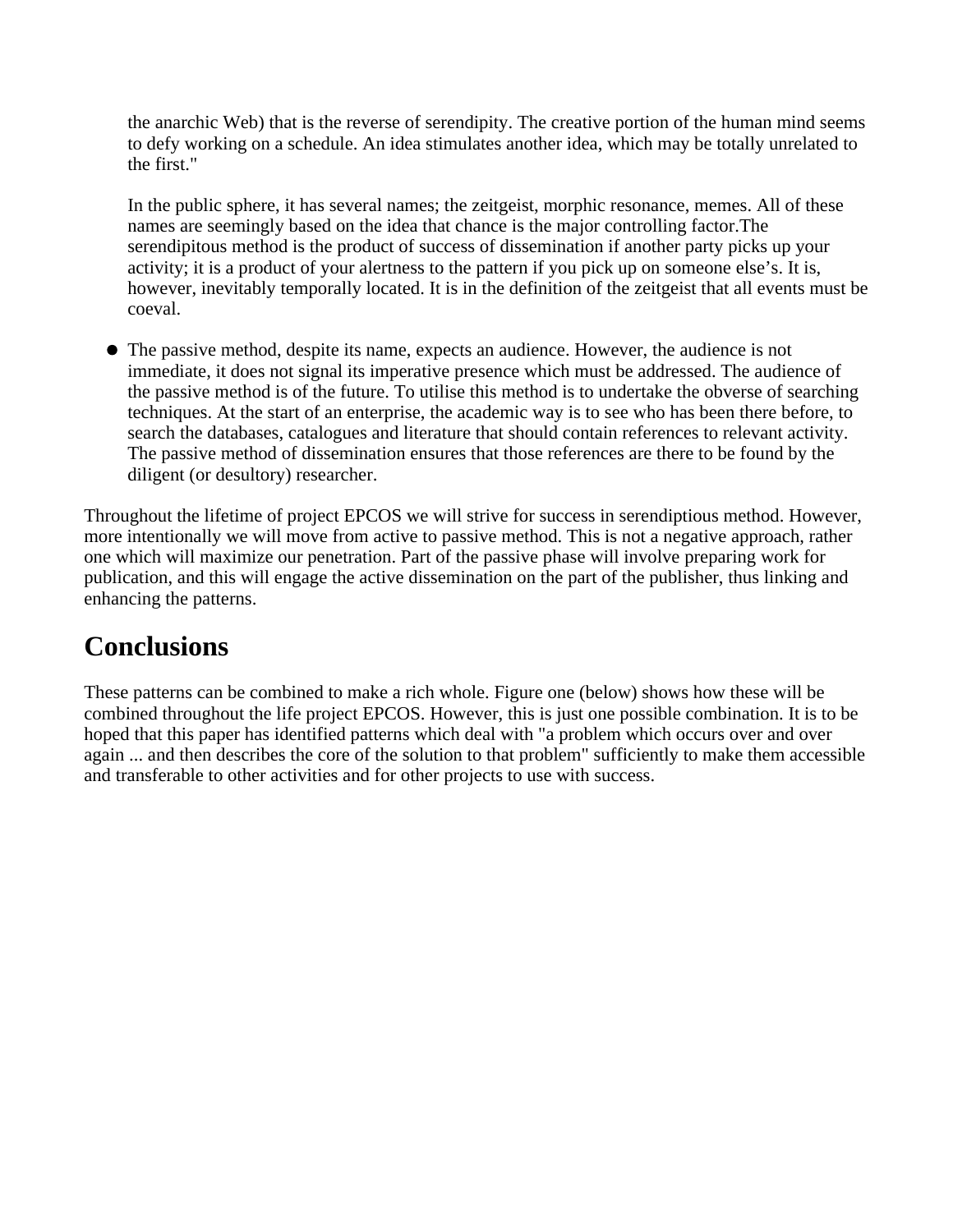

### **References**

Christopher Alexander, *The Timeless Way of Building*, Oxford University Press, 1979.

Christopher Alexander, Sara Isikawa, Murray Silverstein et al., *A Pattern Language*, Oxford University Press, 1977.

Phil Agre, The Network Observer, Vol 2 No 7

Michael Goldstein, AAHESGIT mailing list, 22 June 1996